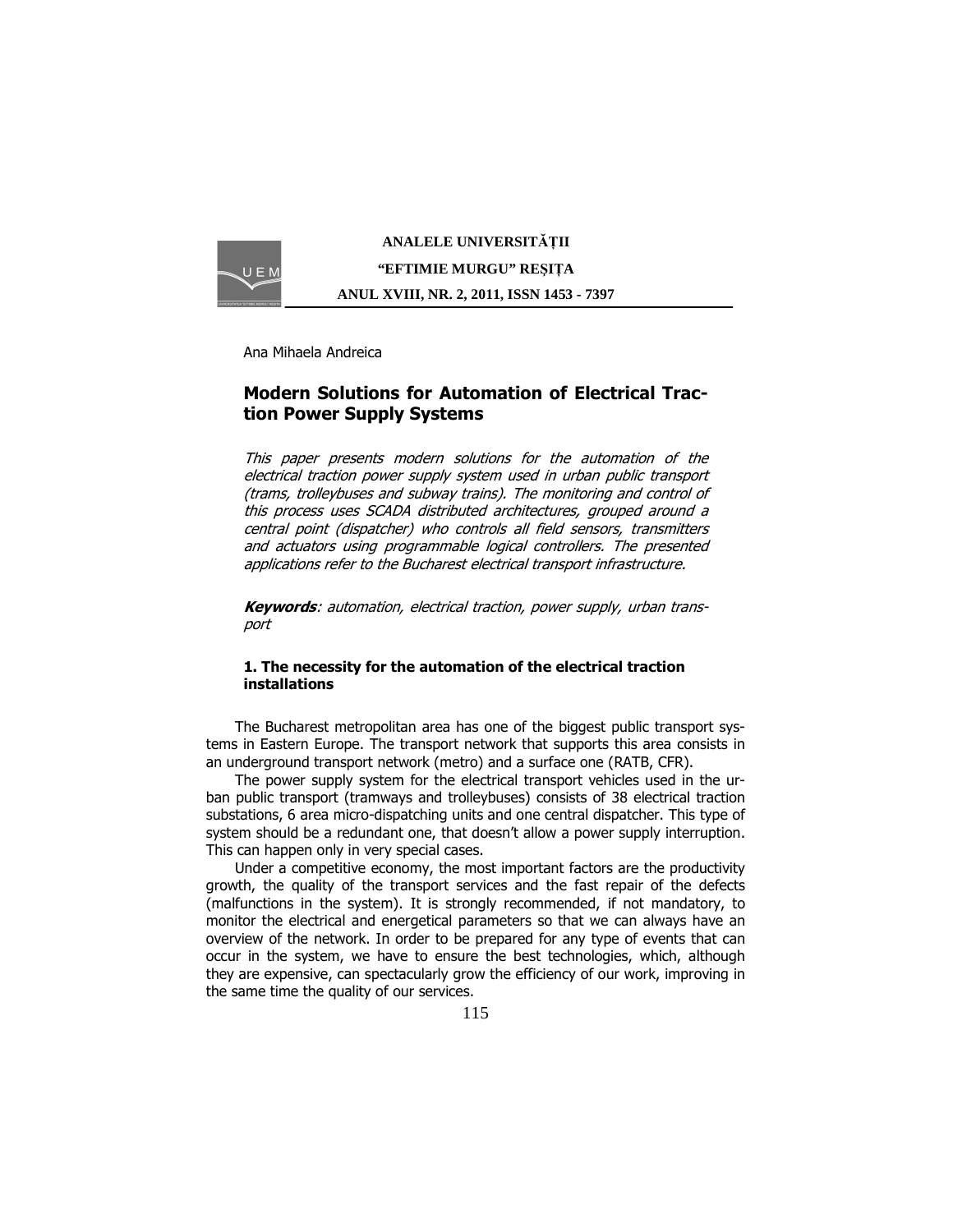The electrical traction installations are difficult to handle because of their composition of multiple sub-systems: the medium-voltage installation 20(10) kV, traction transformer-rectifier groups (transformer 20(10)/0,62kVc.a., rectifier 825Vcc, in a three phase bridge with 6/12 pulses), the positive bar of the c.c. distribution installation, the negative bar of the c.c. distribution installation, own services installation, the fire alarm installation and theft protection system, the command panel of the automated separators from the contact line, the substation's remote command installation.

Before the development of the SCADA distributed systems, there were measurement points in the substations and on the field, supervised by personal operators. The field teams had to read out the values from the instrument (encapsulated in the network) or to perform measurements with portable devices, to communicate the measured values to the persons that were responsible for the administration of the network and then to perform the operations requested by the administrators. The data communication was performed through a vocal channel (telephone or walkie-talkies), making a slow, expensive process due to the number of people involved and network's length.

To increase the data reading efficiency and to improve the remote operation, there were introduced new telemetry and remote methodologies. This was possible only through the development of the digital instruments and of the modern communications systems between them.

The automation system of the electrical traction installations is defined as a system for the management, control and protection of the electrical power supply system of the electrical urban transport vehicles. The data needed for the monitoring and the analysis of the processes inside an electrical traction installation are read directly from the monitoring equipments (energy meter, specialized equipments for the power quality monitoring, intelligent I/O modules) and then transferred to a centralized system where they are stored and accessed by the proper persons in certain shapes. These equipments are embedded in a system called normally a SCADA system (Supervisory Control and Data Acquisition).

## 2. The automation of the electrical traction installations using **SCADA**

## 2.1. The structure of the remote command and the telemetry systems. Advantages of the SCADA systems

The electrical traction installations surveillance and command system in the public urban electrical transport is based on distributed automation architectures, where there are PLCs, transducers and specific execution elements grouped around a central station.

The telemetry and remote command system consists of: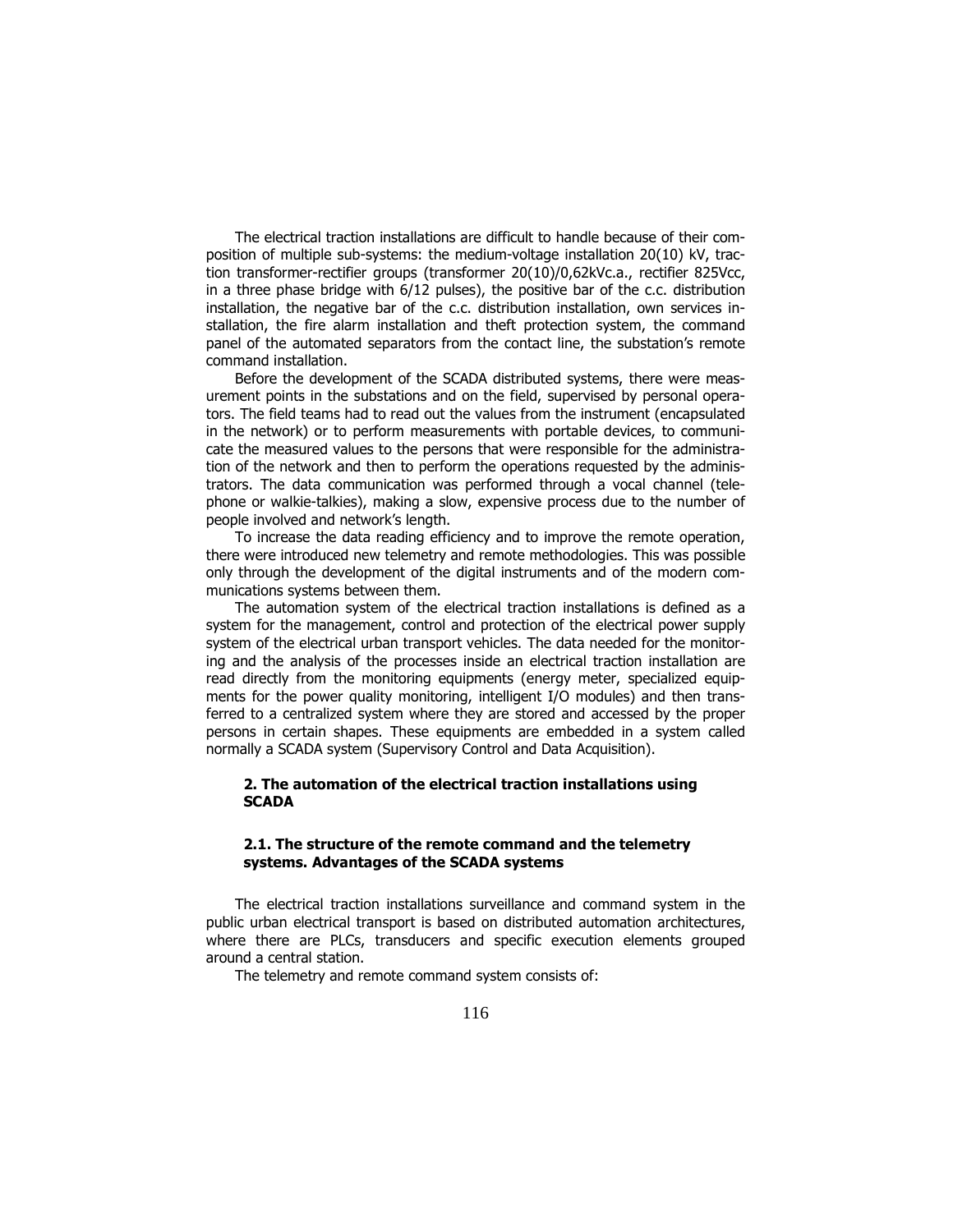- Local level: data acquisition centers with basic processing functions for the measured values (data), data compression and transmitting function towards the superior level, with dispatcher functions

- Central level: processing center, located in the dispatching unit of the urban electrical transport – where the information received from the local level is analyzed and according to the network availability, the temporary power supply configuration is realized.



Figure 1. The structure of the remote command and the telemetry systems. [1]

In comparison with the old substation type, the automation brought the following advantages: [2]

- The transition from the cable based data acquisition equipments and centralized at station level, to the intelligent equipments, with logical programming, distributed in a decentralized manner in all the process equipment from the station

- The transition from the communication systems with 1970s technology, with no redundancy to defects and multiple maintenance problems, to serial multi-point communication systems, with high speed and defective redundancy, interconnected with twisted wires or optical fiber

- The transition from operator based displays based on signaling and text type commands, with no graphical interfaces, slow and difficult to use, to a graphical display, with predefined commands and used just by the click of a mouse

- The transition from operator displays dedicated to the processes they serve, to interchangeable operators displays which can be used for several processes

- The transfer of the process commands from the local operator (substation level) to the dispatching operator (central level)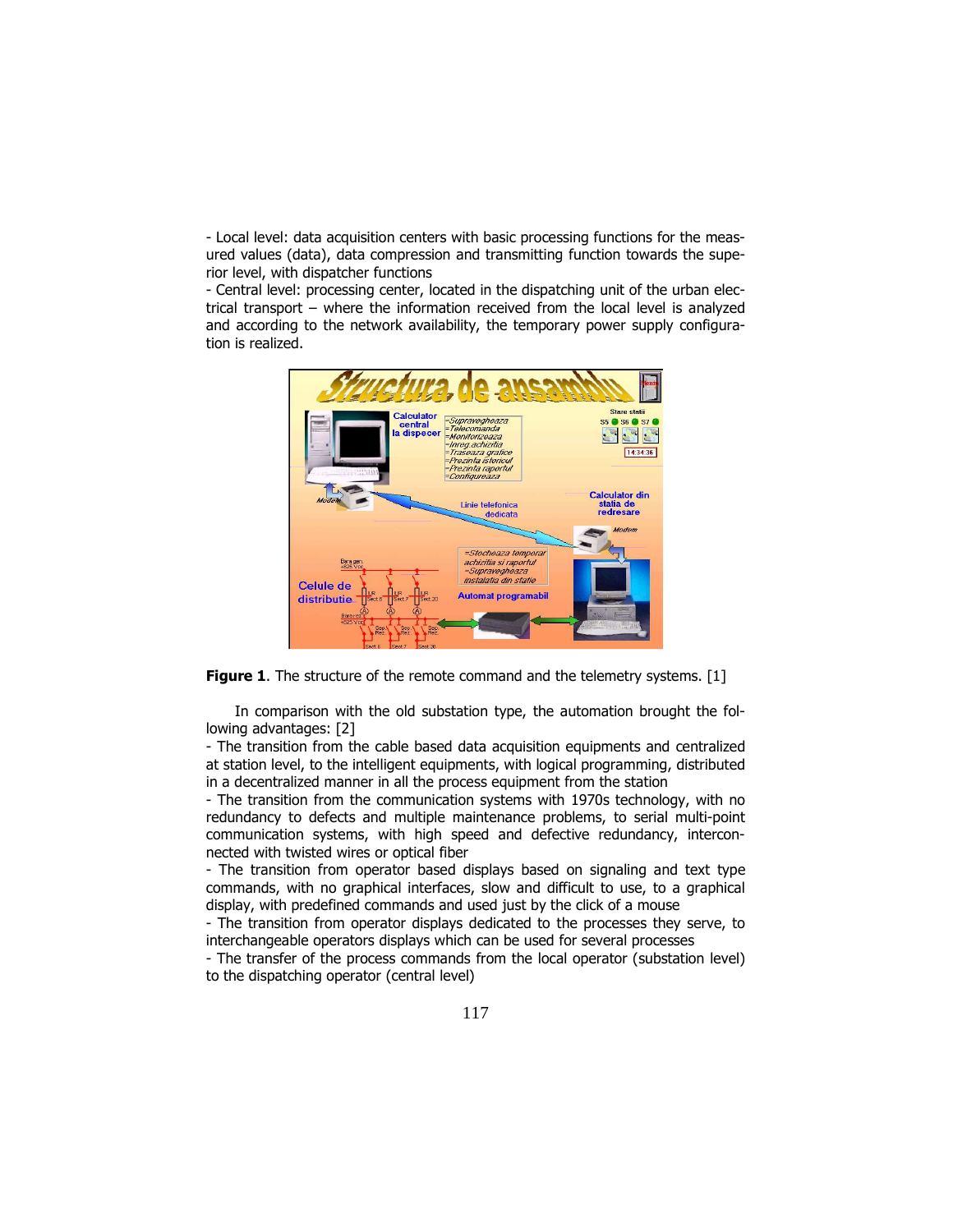- The transition from simple journals with no possibility to save, only viewable on the display, to journals saved in relational databases, that can be queried at any given moment and filtered after free defined keys by the dispatching operator or by the management personnel.

#### 2.2. SCADA systems architecture

The local energetic level, meaning the electrical traction substation level consists of a local PROFIBUS network with different connected equipments:

a) Slave PLCs and bridges for the basic equipments, including the enclosures and the separators (switches). The electrical panels with a high volume of signals and commands are also provided with PLCs and Profibus bridges, capable to monitor all the installation

b) A central master PLC that cumulates all the status information in the process and forwards commands to its "slaves"

c) Man – Machine interface is built on a process industrial computer



Figure 2. Man-Machine interface in the dispatch unit. [1]

The process computer gathers all information and transmits in the process the following signals: [4]

- Analogical inputs (telemetry)
- Digital inputs (position and failure signaling)
- Digital outputs (commands)

This process computer manages, through a PROFIBUS network embedded in the substation (DP type), all PLCs including the one connected with the command panel for the automated separators from the contact line.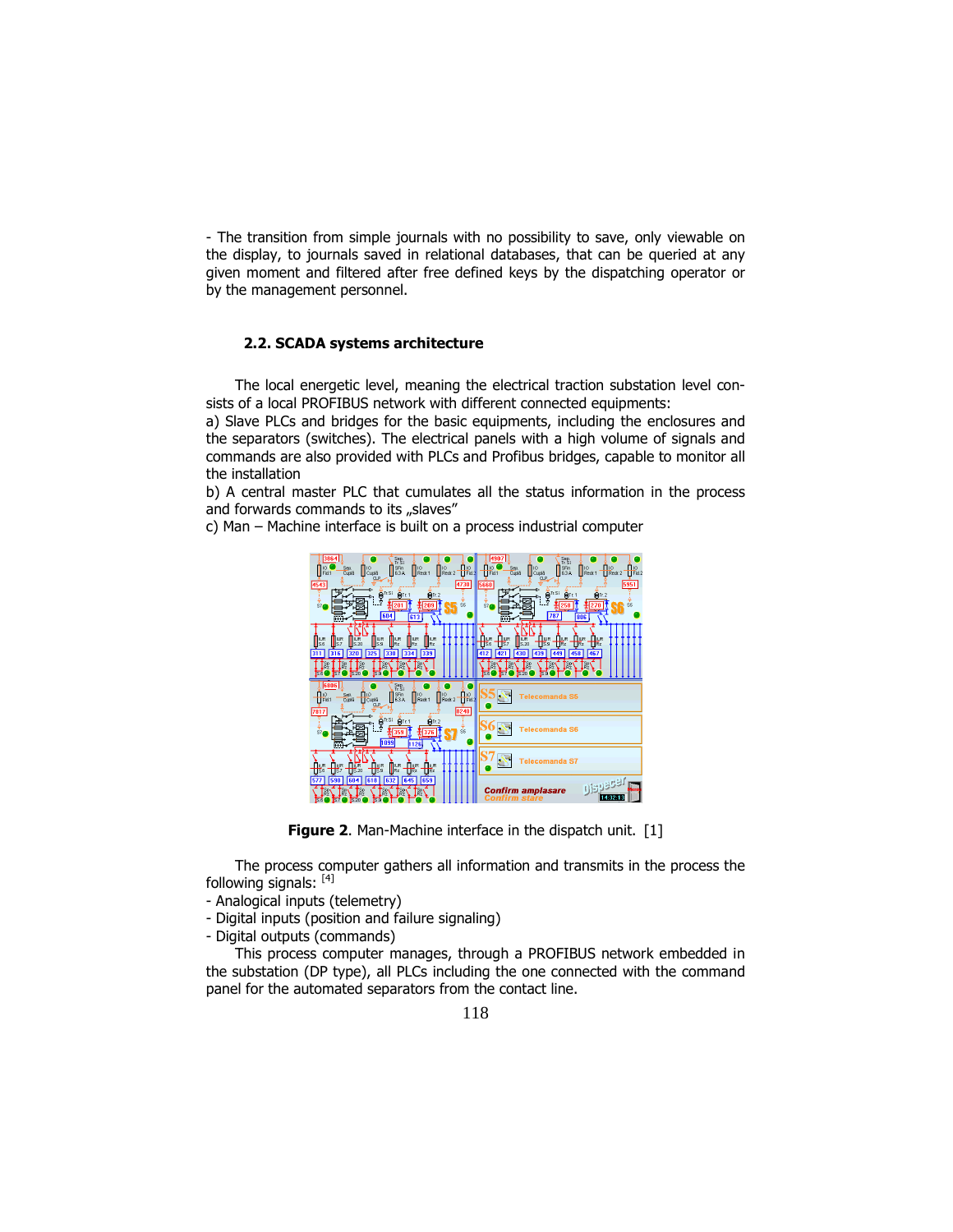Each PLC from the main network is equipped with a Slave PROFIBUS communication module (DP type) and is connected to the process computer through the PROFIBUS network of the substation.

## 2.4. The main process equipments and signals

The control and monitoring of an electrical traction system needs electrical equipment to close (to connect) and to open (disconnect) (sources – supply feeders, positive and negative bus-bars, electrical lines - cables, receptacles – in and out cells), when normal electric currents or defective currents flow through them (normal current for maintenance and bigger currents for over-voltages and overloads).

The connecting and disconnecting are mandatory, in a normal regime (when exposed to normal range electrical parameters), but also in a defective regime (when the electrical parameters have different values – much bigger).

To ensure a good exploitation of an electrical power system, and to coordinate and control it, this has to offer the possibility to be supervised (observed).

The parameters needed to be monitor (supervised) during the exploitation activities in an electrical traction substation, are: [4]

- The electrical values (in normal and failure regimes) for the medium voltage area and for the low voltage area

- The position of the electrical equipments used for connecting, disconnecting and protection for each cell;

- Parameters that emphasize the causes that determined a certain event (for example, the action of a connecting or protection device).

From this point of view (what we measure), we have: [5]

- Digital signals – from the electrical contacts whose statuses are always complementary (connected / disconnected, closed / open, true / false)

- Synchronization pulses

- Analogical signals: alternative and continuous voltages, alternative and continuous currents, active and reactive powers, energy.

If we are looking at the locations of the signals, we have: [5]

- Signals grouped at a cell level

- Signals for groups of cells

- Generated signals at a substation or dispatching unit level

# 2.5. Data flow

The collected data from the measuring modules have to reach the local elements and the process centers, and the operators/dispatchers commands or the procedures initiated by the central processing system or local decision making systems must reach the execution elements. So, in order to fulfill all these operations,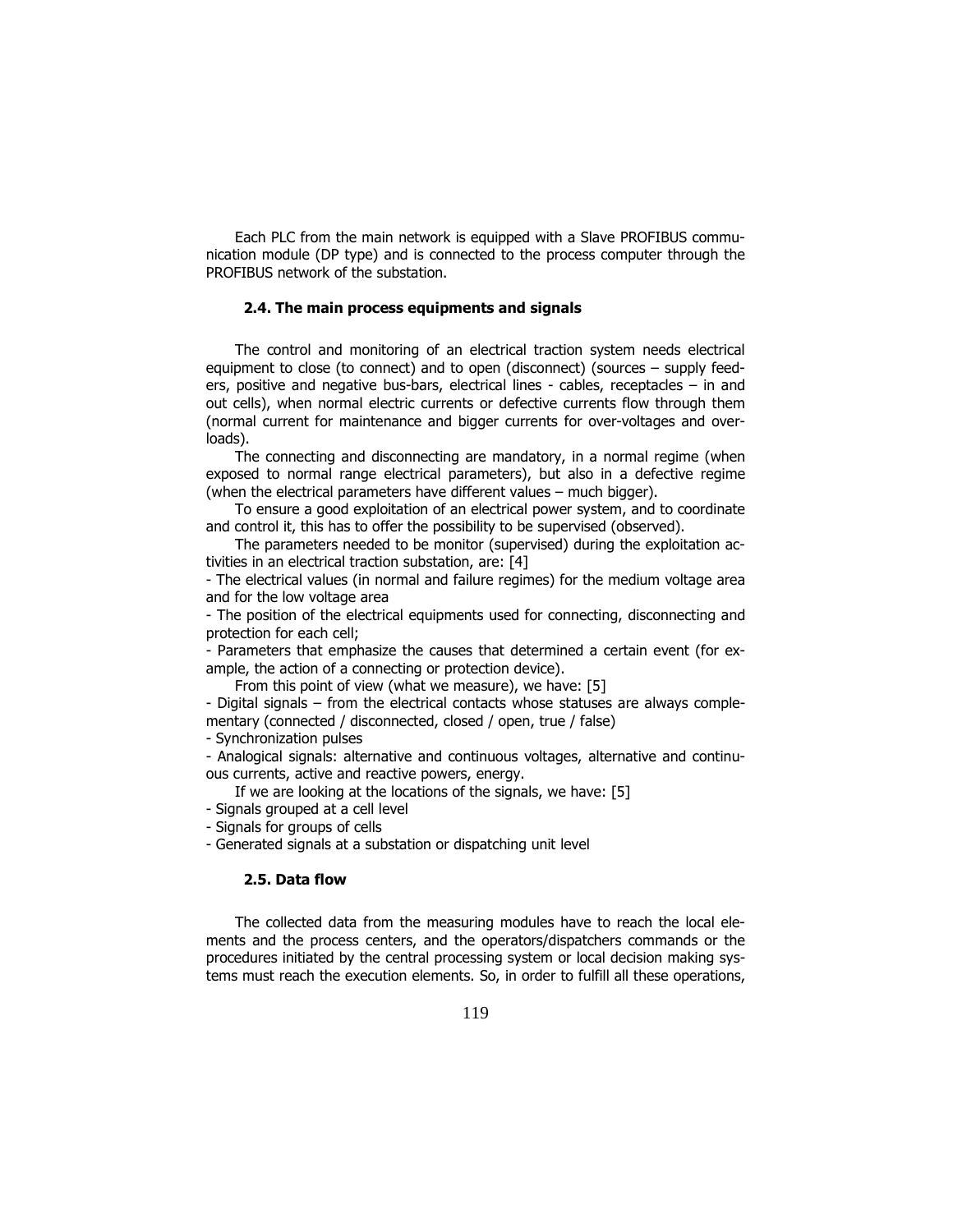we need a very good communication system. This system is tightly connected with the data acquisition system and with the remote command system.

Operators must closely watch on a video wall the network topology, having access to the most important statuses. This wall (panel) must offer a full network overview, with important status information but it shouldn't be too crowded. The detailed status values for some points can be displayed on smaller panels (even PC monitors). On this detailed display, the operator should have access to certain commands, in order to manipulate remotely the important execution elements. The display of data and of the possible command elements, together with the programs that serve these functions, ensure the operation interface. [5]

Monitoring the trend variation for the status parameters is very important in the electrical traction substation operation. Recording and analyzing data on certain periods of time can be used to issue an elaborate analysis of the system and to prevent defects to occur. This is the purpose for saving all events into a database that will contain besides the status parameters values, the possible alarms and commands issued by operators / dispatchers.

Tracking and analyzing trends is essential for correct (appropriate) decisions. The consumption analysis, which are deducted from the status values, are useful to track the maximum daily, weekly, monthly and yearly consumption values. Based on these values, we can set the parameters for predictive analysis but also the default operation limits for all equipments, leading to an easier work for the operators.

The system is designed so that it allows the vital functions testing.



Figure 3. The Video-wall from a central dispatching unit.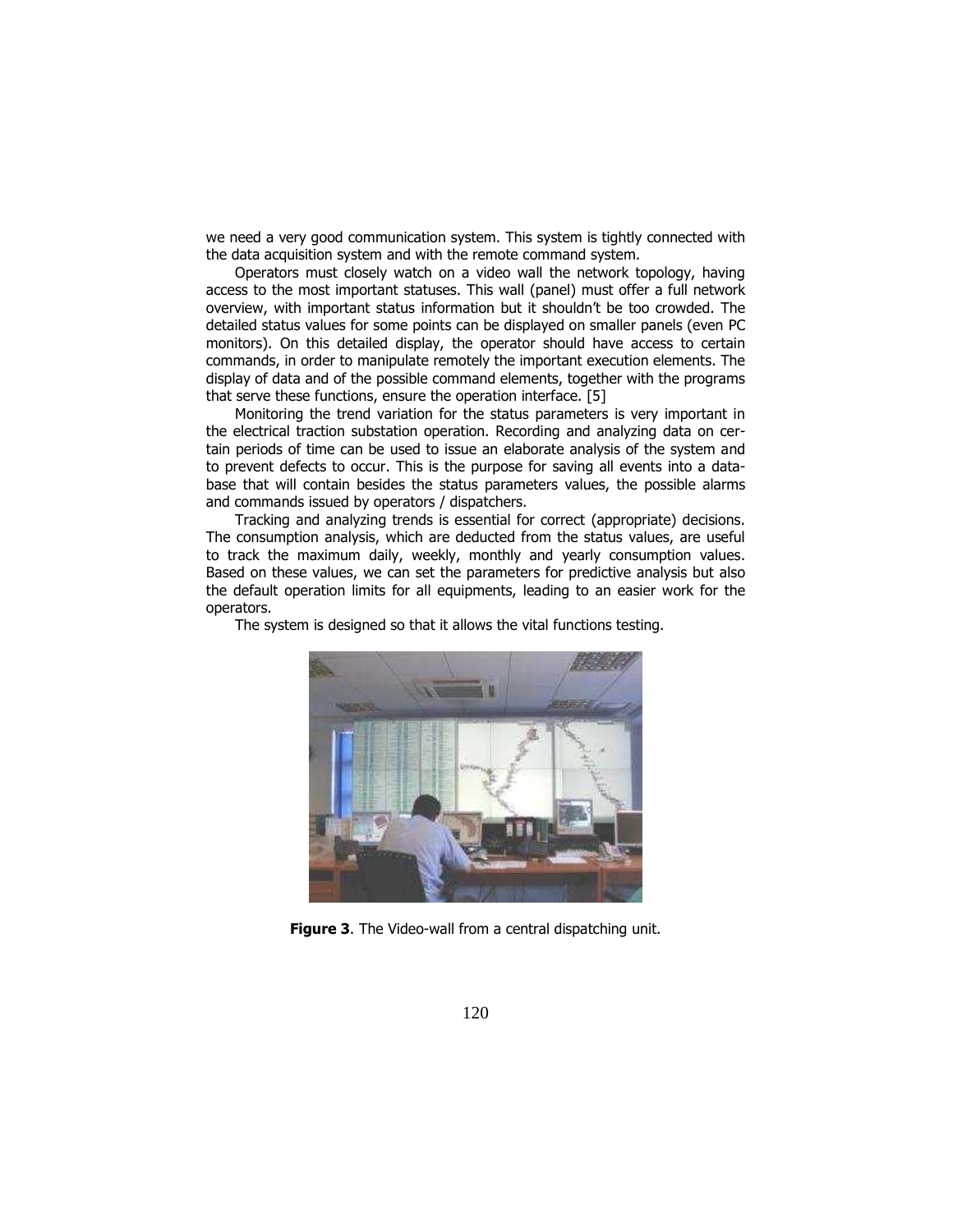

Figure 4. Measured data view (evolution of four currents within a month). [1]

The application implements the telemetry system functions, ensuring protection for critical process operations, through a password-based access system. It's a real-time application, sharing resources between reliability and safety and also ensures a diversified interface and a solid and complex database (useful in predictive analysis).

#### 3. Conclusions

The above automation system allows better management for equipments, more precise and correct view of the passed events, an increased reliability using a developed technology. The mentioned advantages lead to an increase in the exploitation of the electro-energetically, electromechanical and traffic installations and to an increase of the equipment reliability, to the growth of the safety in exploitation by ensuring a defect redundancy, and also an efficiency growth for the management decision making.

Once we have a SCADA system implemented, all operations can be monitored and controlled, and the system extracts information important for the optimization of the energy efficiency. Because SCADA is the center for operations starting point, transmission and distribution, everyone that uses the system's information, can benefit of an overview of the system's location, installation and operation.

The economical effect of these advantages was the work productivity growth due to an efficient use of personnel for exploitation and maintenance of the primary equipments.